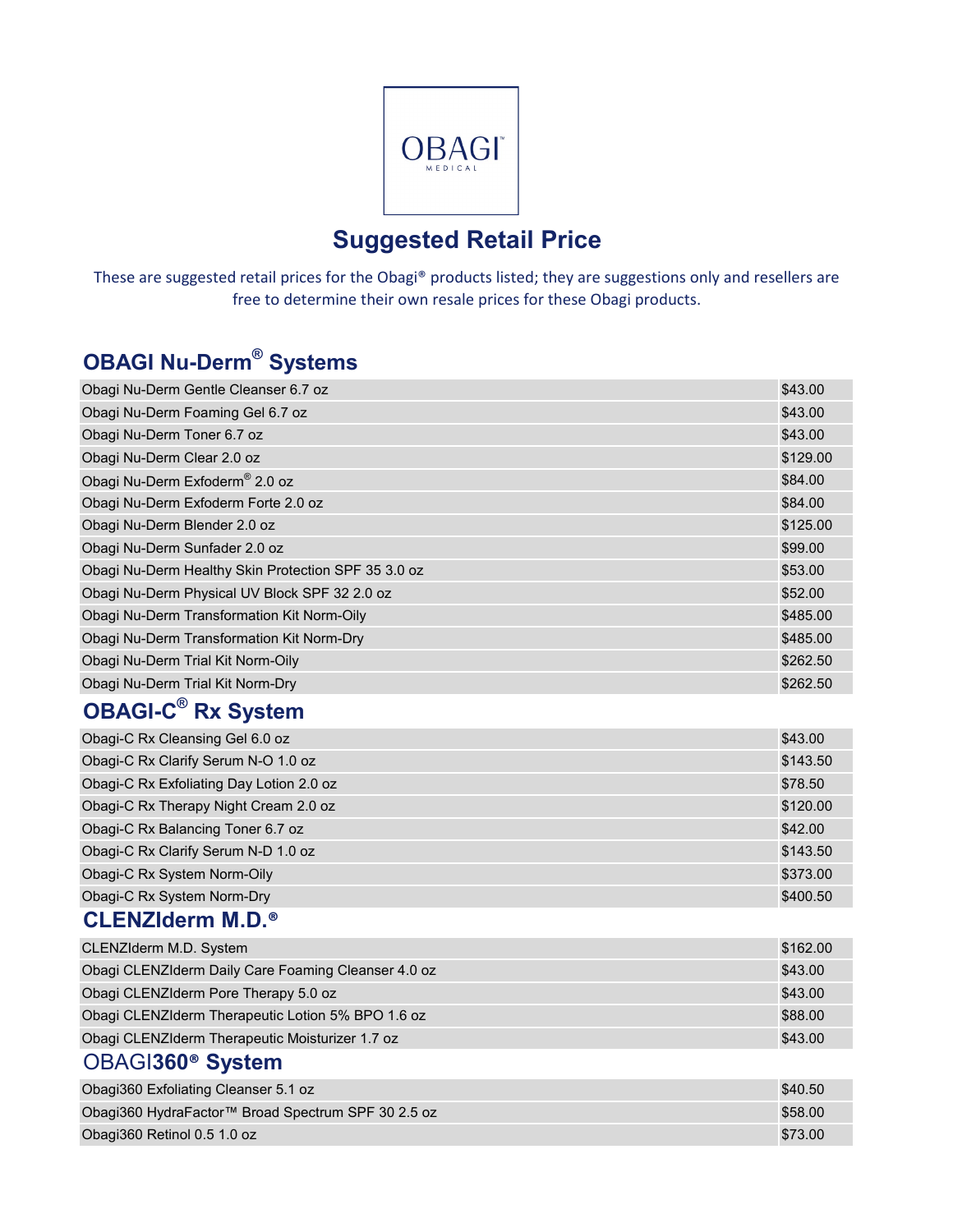| Obagi360 Retinol 1.0 1.0 oz                                                                  | \$77.50  |
|----------------------------------------------------------------------------------------------|----------|
| Obagi360 System                                                                              | \$153.00 |
| <b>SUZANOBAGIMD™</b>                                                                         |          |
| SUZANOBAGIMD Retivance® Skin Rejuvenating Complex 1.0 oz<br>*Price through January 1st, 2022 | \$133.00 |
| SUZANOBAGIMD Intensive Daily Repair (IDR) 2.0 oz                                             | \$75.00  |
| SUZANOBAGIMD Soothing Complex Broad Spectrum SPF 25 1.6 oz                                   | \$79.00  |
| SUZANOBAGIMD Foaming Cleanser 6.7 oz                                                         | \$42.00  |
| SUZANOBAGIMD Balancing Toner 6.7 oz                                                          | \$42.00  |
| SUZANOBAGIMD Cleansing Wipes (25 wipes)                                                      | \$24.00  |
| SUZANOBAGIMD Acne Cleansing Wipes (25 wipes)                                                 | \$24.00  |
| SUZANOBAGIMD Physical Defense Broad Spectrum SPF 40 3.4 oz (96.3g)                           | \$59.00  |
| SUZANOBAGIMD Physical Defense Tinted Broad Spectrum SPF 50 3.4 oz (96.3g)                    | \$59.00  |
| <b>ELASTIderm®</b>                                                                           |          |
| Obagi ELASTIderm Facial Serum 1.0 oz                                                         | \$198.00 |
| Obagi ELASTIderm Eye Cream 15 g                                                              | \$115.50 |
| Obagi ELASTIderm Eye Serum 0.47 oz                                                           | \$115.50 |
| Nu-Cil™                                                                                      |          |
| Nu-Cil Eyelash Enhancing Serum                                                               | \$120.00 |
| <b>Professional-C<sup>®</sup> Portfolio</b>                                                  |          |
| Obagi Professional-C Serum 10% 1.0 oz                                                        | \$92.00  |
| Obagi Professional-C Serum 15% 1.0 oz                                                        | \$110.00 |
| Obagi Professional-C Serum 20% 1.0 oz                                                        | \$136.99 |
| Professional-C Suncare 1.7oz (48g)                                                           | \$74.00  |
| Professional-C Microdermabrasion Polish + Mask                                               | \$83.00  |
| Professional-C Peptide Complex 1.0 fl oz (30 mL)                                             | \$113.00 |
| <b>OBAGI Hydrate®</b>                                                                        |          |
| Obagi Hydrate 1.7 oz                                                                         | \$51.50  |
| Obagi Hydrate Luxe <sup>®</sup> 1.7 oz                                                       | \$74.00  |
| <b>Tretinoin</b>                                                                             |          |
| Obagi Tretinoin 0.025% Cream 20 g                                                            | \$84.00  |
| Obagi Tretinoin 0.05% Cream 20 g                                                             | \$91.00  |
| Obagi Tretinoin 0.1% Cream 20 g                                                              | \$102.00 |
| <b>Tretinoin Gel</b>                                                                         |          |
| Obagi Tretinoin 0.05% Gel 20 g                                                               | \$92.00  |
| <b>OBAGI Nu-Derm Fx<sup>®</sup> Systems</b>                                                  |          |
| Nu-Derm Clear Fx <sup>™</sup> 2.0 oz                                                         | \$106.50 |
| Nu-Derm Blend Fx <sup>™</sup> 2.0 oz                                                         | \$102.00 |
| Obagi Nu-Derm Fx Starter System Norm-Oily                                                    | \$458.50 |
| Obagi Nu-Derm Fx Starter System Norm-Dry                                                     | \$458.50 |
| Obagi-C <sup>®</sup> Fx Systems                                                              |          |
| Obagi-C Fx C-Clarifying Serum 1.0 fl oz                                                      | \$132.50 |
| Obagi-C Fx C-Therapy Night Cream 2.0 oz                                                      | \$106.50 |

Obagi-C Fx System Norm-Dry **\$347.50** Change of the Control of the Control of the Control of the Control of the Control of the Control of the Control of the Control of the Control of the Control of the Control of the Contro